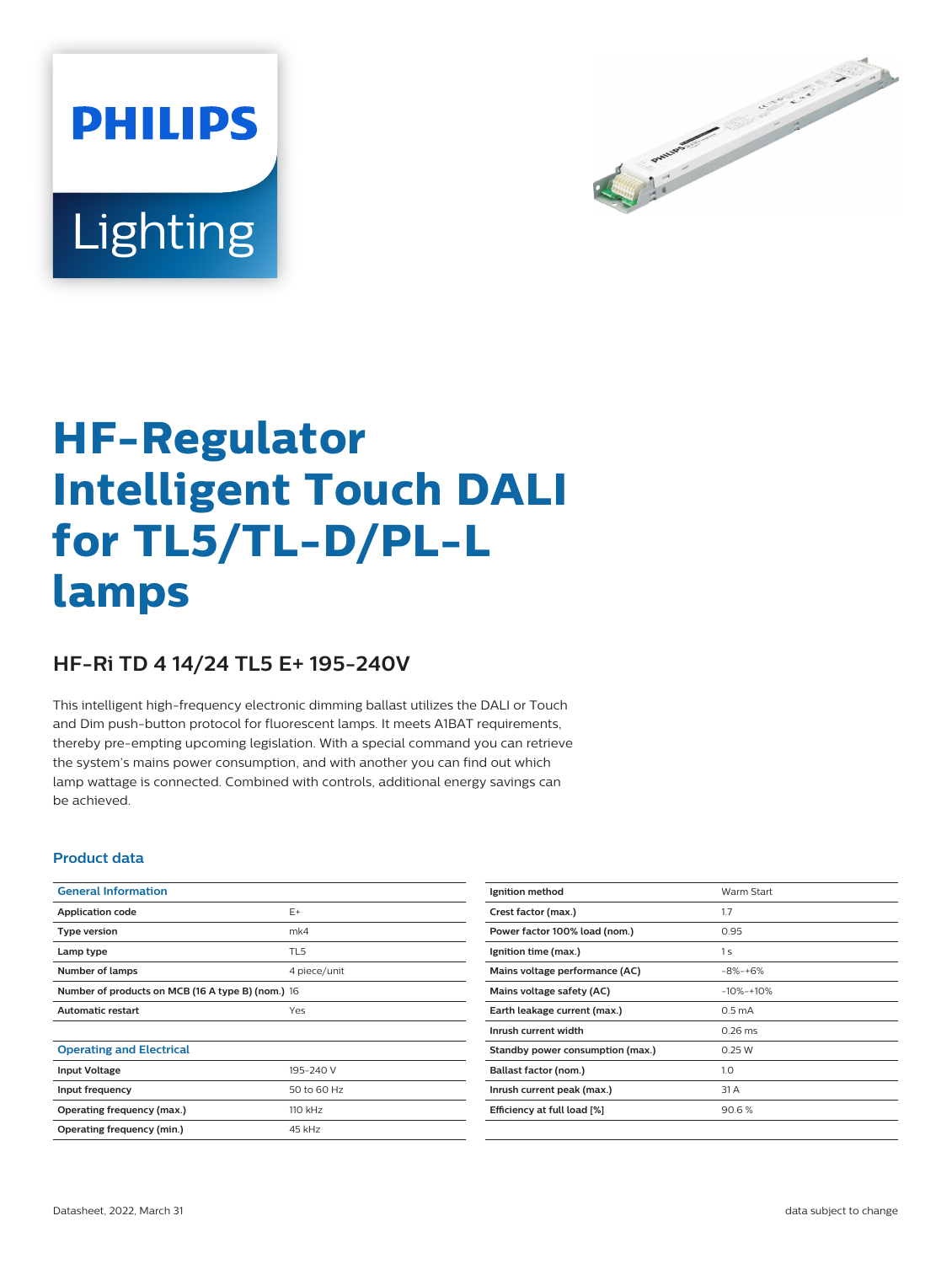## **HF-Regulator Intelligent Touch DALI for TL5/TL-D/PL-L lamps**

| <b>Wiring</b>                               |                                        |  |  |  |
|---------------------------------------------|----------------------------------------|--|--|--|
| Connector type input terminals              | WAGO 251 universal connector           |  |  |  |
|                                             | [Suitable for both automatic wiring    |  |  |  |
|                                             | (ALF and ADS) and manual wiring]       |  |  |  |
| Cable capacity output wires mutual (max.)   | 200 pF                                 |  |  |  |
| Connector type output terminals             | WAGO 251 universal connector           |  |  |  |
|                                             | [Suitable for both automatic wiring]   |  |  |  |
|                                             | (ALF and ADS) and manual wiring]       |  |  |  |
| Connector type control input terminals      | WAGO 251 universal connector           |  |  |  |
|                                             | [Suitable for both automatic wiring    |  |  |  |
|                                             | (ALF and ADS) and manual wiring]       |  |  |  |
| Wire strip length                           | 8.0-9.0 mm                             |  |  |  |
| Dual fixture master/slave                   | Yes [ Master/Slave operation possible] |  |  |  |
| Control input terminal cross section        | $0.50 - 1.00$ mm <sup>2</sup>          |  |  |  |
| Input terminal cross section                | $0.50 - 1.00$ mm <sup>2</sup>          |  |  |  |
| Output terminal cross section               | $0.50 - 1.00$ mm <sup>2</sup>          |  |  |  |
| Auto-insert (ALF/ADS) wire cross section    | $0.75$ mm <sup>2</sup>                 |  |  |  |
| Cable capacity output wires to earth (max.) | 200 pF                                 |  |  |  |
|                                             |                                        |  |  |  |
| <b>System characteristics</b>               |                                        |  |  |  |
| Rated ballast-lamp power                    | 14/24 W                                |  |  |  |
| Rated lamp power on TL-D                    | 18 W                                   |  |  |  |
| System power on TL-D                        | 75 W                                   |  |  |  |
| Lamp power on TL-D                          | 16.6 W                                 |  |  |  |
| Power loss on TL-D                          | 8.6 W                                  |  |  |  |
| Rated lamp power on PL-L                    | 18/24 W                                |  |  |  |
| System power on PL-L                        | 70.6/100.3 W                           |  |  |  |
| Lamp power on PL-L                          | 15.8/22.9 W                            |  |  |  |
| Power loss on PL-L                          | 7.4/8.7 W                              |  |  |  |
| Rated lamp power on TL5                     | 14/24 W                                |  |  |  |
| System power on TL5                         | 63.3/103.3 W                           |  |  |  |
| Lamp power on TL5                           | 14.5/23.4 W                            |  |  |  |
| Power loss on TL5                           | 5.3/9.7 W                              |  |  |  |
| Rated lamp power on TL5 ECO                 | 13/20 W                                |  |  |  |
| System power on TL5 ECO                     | 55/86.9 W                              |  |  |  |
| <b>Lamp Power on TL5 ECO</b>                | 12.9/19.7 W                            |  |  |  |
| Rated lamp power on TL-D ECO                | 16 W                                   |  |  |  |
| System power on TL-D ECO                    | 64.3 W                                 |  |  |  |
| Power loss on TL-D ECO                      | 7.5 W                                  |  |  |  |
| Lamp power on TL-D ECO                      | 14.2 W                                 |  |  |  |
| Power loss on TL5 ECO                       | 3.4/8.1 W                              |  |  |  |
|                                             |                                        |  |  |  |
| <b>Temperature</b>                          |                                        |  |  |  |
| T-ambient (max.)                            | 50 °C                                  |  |  |  |
| T-ambient (min.)                            | $-25 °C$                               |  |  |  |
| T storage (max.)                            | 80 °C                                  |  |  |  |
| T storage (min.)                            | $-40 °C$                               |  |  |  |
| T case lifetime (max.)                      | 75 °C                                  |  |  |  |

| T-Case maximum (max.)              | 75 °C                               |  |  |  |
|------------------------------------|-------------------------------------|--|--|--|
| Stable lamp operation temperature  | $15^{\circ}$ C                      |  |  |  |
| T-Ignition (max.)                  | 50 °C                               |  |  |  |
| T-Ignition (min.)                  | $-25$ °C                            |  |  |  |
|                                    |                                     |  |  |  |
| <b>Controls and Dimming</b>        |                                     |  |  |  |
| <b>Control interface</b>           | TD                                  |  |  |  |
| <b>Regulating level power</b>      | 1%-100%                             |  |  |  |
| Control input protection           | Yes (Basic insulation)              |  |  |  |
|                                    |                                     |  |  |  |
| <b>Mechanical and Housing</b>      |                                     |  |  |  |
| Housing                            | L 360x39x22                         |  |  |  |
|                                    |                                     |  |  |  |
| <b>Emergency Operation</b>         |                                     |  |  |  |
| Battery voltage lamp ignition      | 198-254 V                           |  |  |  |
| Battery voltage lamp operation     | 176-254                             |  |  |  |
|                                    |                                     |  |  |  |
| <b>Approval and Application</b>    |                                     |  |  |  |
| Energy efficiency index            | A1 BAT                              |  |  |  |
| IP classification                  | IP 20 [ Ingress Protection 20]      |  |  |  |
| EMI 9 kHz  30 MHz                  | EN55015                             |  |  |  |
| EMI 30 MHz  1,000 MHz              | EN 55022 Class B                    |  |  |  |
| Safety standard                    | IEC 61347-2-3                       |  |  |  |
| Performance standard               | <b>IEC 60929</b>                    |  |  |  |
| Quality standard                   | ISO 9000:2000                       |  |  |  |
| <b>Environmental standard</b>      | <b>ISO 14001</b>                    |  |  |  |
| Harmonic current emission standard | IEC 61000-3-2                       |  |  |  |
| <b>EMC immunity standard</b>       | <b>IEC 61547</b>                    |  |  |  |
| <b>Vibration standard</b>          | IEC68-2-6 F c                       |  |  |  |
| Bumps standard                     | IEC 68-2-29 Eb                      |  |  |  |
| <b>Humidity standard</b>           | EN 61347-2-3 clause 11              |  |  |  |
| Approval marks                     | CE marking ENEC certificate VDE-EMV |  |  |  |
|                                    | certificate                         |  |  |  |
| <b>Temperature marking</b>         | Yes                                 |  |  |  |
| <b>Emergency standard</b>          | IEC 60598-2-22                      |  |  |  |
| Humming and noise level            | Inaudible                           |  |  |  |
|                                    |                                     |  |  |  |
| <b>Product Data</b>                |                                     |  |  |  |
| Full product code                  | 871829115678900                     |  |  |  |
| Order product name                 | HF-Ri TD 4 14/24 TL5 E+ 195-240V    |  |  |  |
| EAN/UPC - product                  | 8718291156789                       |  |  |  |
| Order code                         | 15678900                            |  |  |  |
| SAP numerator – quantity per pack  | 1                                   |  |  |  |
| Numerator – packs per outer box    | 10                                  |  |  |  |
| <b>SAP material</b>                | 913700679166                        |  |  |  |
| SAP net weight (piece)             | 0.392 kg                            |  |  |  |